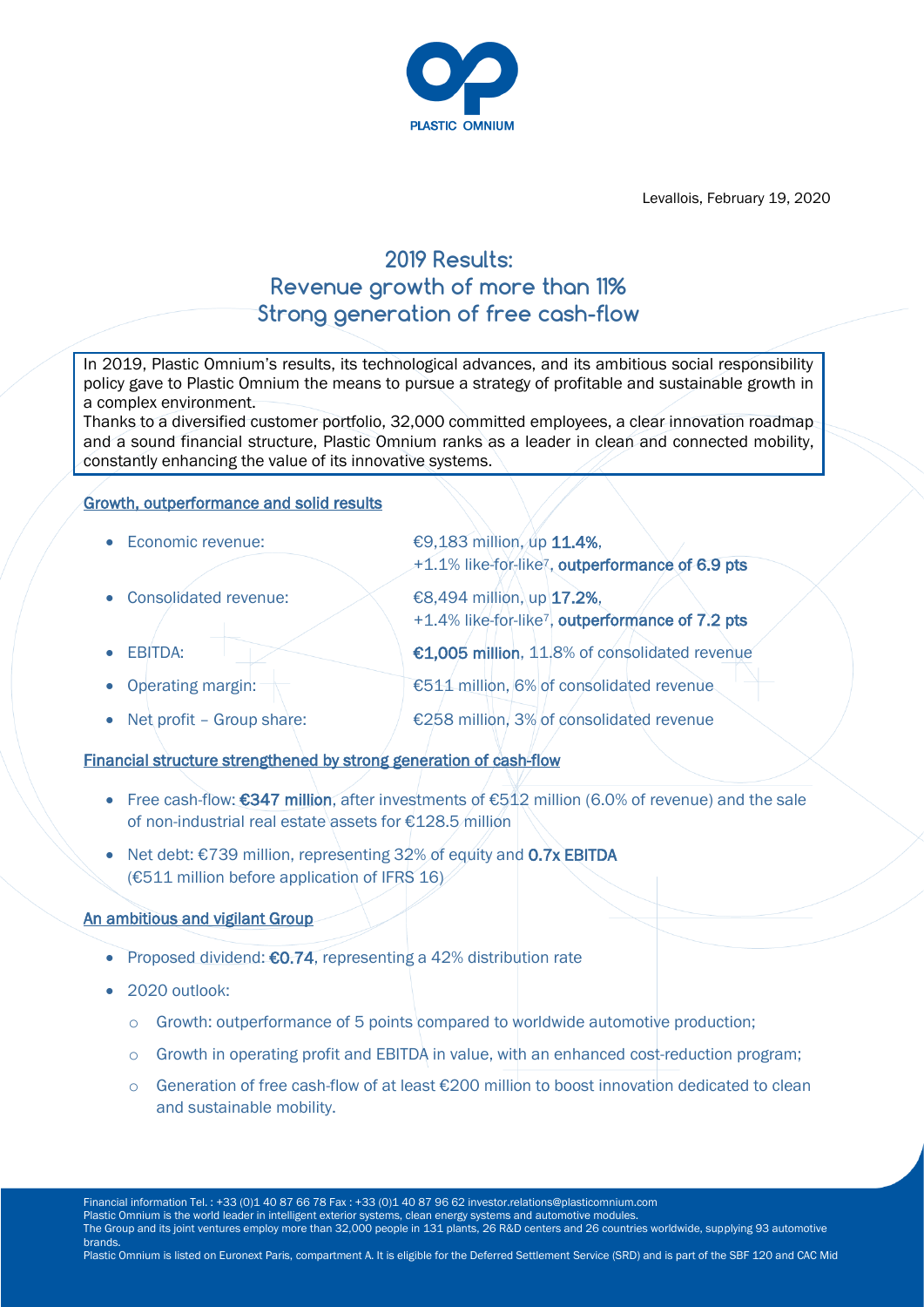#### **Sound 2019 results**

Compagnie Plastic Omnium's Board of Directors, chaired by Mr. Laurent Burelle, met on February 18, 2020 and approved the consolidated financial statements for the year ended December 31, 2019.

| In $\epsilon$ millions                                                 | 2018              | 2019              | Change               |
|------------------------------------------------------------------------|-------------------|-------------------|----------------------|
| Economic revenue <sup>1</sup>                                          | 8,244             | 9,183             | $+11.4%$             |
| Consolidated revenue <sup>2</sup>                                      | 7,245             | 8,494             | $+17.2%$             |
| Operating result <sup>3</sup><br>as % of consolidated revenue          | 610<br>8.4%       | 511<br>6.0%       | $-16.3%$             |
| Net result - Group share                                               | 533               | 258               | $-51.6\%$            |
| EBITDA <sup>4</sup><br>as % of consolidated revenue                    | 918<br>12.7 %     | 1,005<br>11.8%    | $+9.5%$              |
| Investments                                                            | 562               | 512               | $-8.8%$              |
| Real estate divestment                                                 |                   | $-129$            |                      |
| Free cash-flow <sup>5</sup>                                            | 218               | 347               | +59.0%               |
| Net debt <sup>6</sup> at Dec. 31<br>Net debt/equity<br>Net debt/EBITDA | 698<br>32%<br>0.8 | 739<br>32%<br>0.7 | $+6.0%$<br>$-0.1$ pt |

# **Strong growth in revenue**

| In $\epsilon$ millions<br>by business line | 2018  | 2019  | Change    | Change like-for-like <sup>7</sup> |
|--------------------------------------------|-------|-------|-----------|-----------------------------------|
| <b>Plastic Omnium Industries</b>           | 6,834 | 6,919 | $+1.2%$   | $-0.1%$                           |
| <b>Plastic Omnium Modules</b>              | 1,410 | 2,264 | $+60.5%$  | $+5.0%$                           |
| Economic revenue <sup>1</sup>              | 8,244 | 9,183 | $+11.4%$  | $+1.1%$                           |
| Joint ventures                             | 999   | 689   | -31.0%    | $-2.5%$                           |
| <b>Plastic Omnium Industries</b>           | 6,288 | 6,398 | $+1.7\%$  | $+0.4%$                           |
| <b>Plastic Omnium Modules</b>              | 957   | 2,096 | $+119.0%$ | $+4.5%$                           |
| <b>Consolidated revenue<sup>2</sup></b>    | 7,245 | 8,494 | $+17.2%$  | $+1.4%$                           |

In 2019, the economic revenue<sup>1</sup> of Compagnie Plastic Omnium amounted to €9,183 million, up +11.4% compared to 2018.

The full consolidation of HBPO as of July 1, 2018 for Plastic Omnium Modules contributed additional revenue of €712 million in 2019.

After the positive foreign exchange impact of €119 million, growth was +1.1% on a like-for-like basis.

Consolidated sales<sup>2</sup> reported by Compagnie Plastic Omnium amounted to  $\epsilon$ 8,494 million at December 31, 2019, growth of  $+17.2%$  and of  $+1.4%$  like-for-like.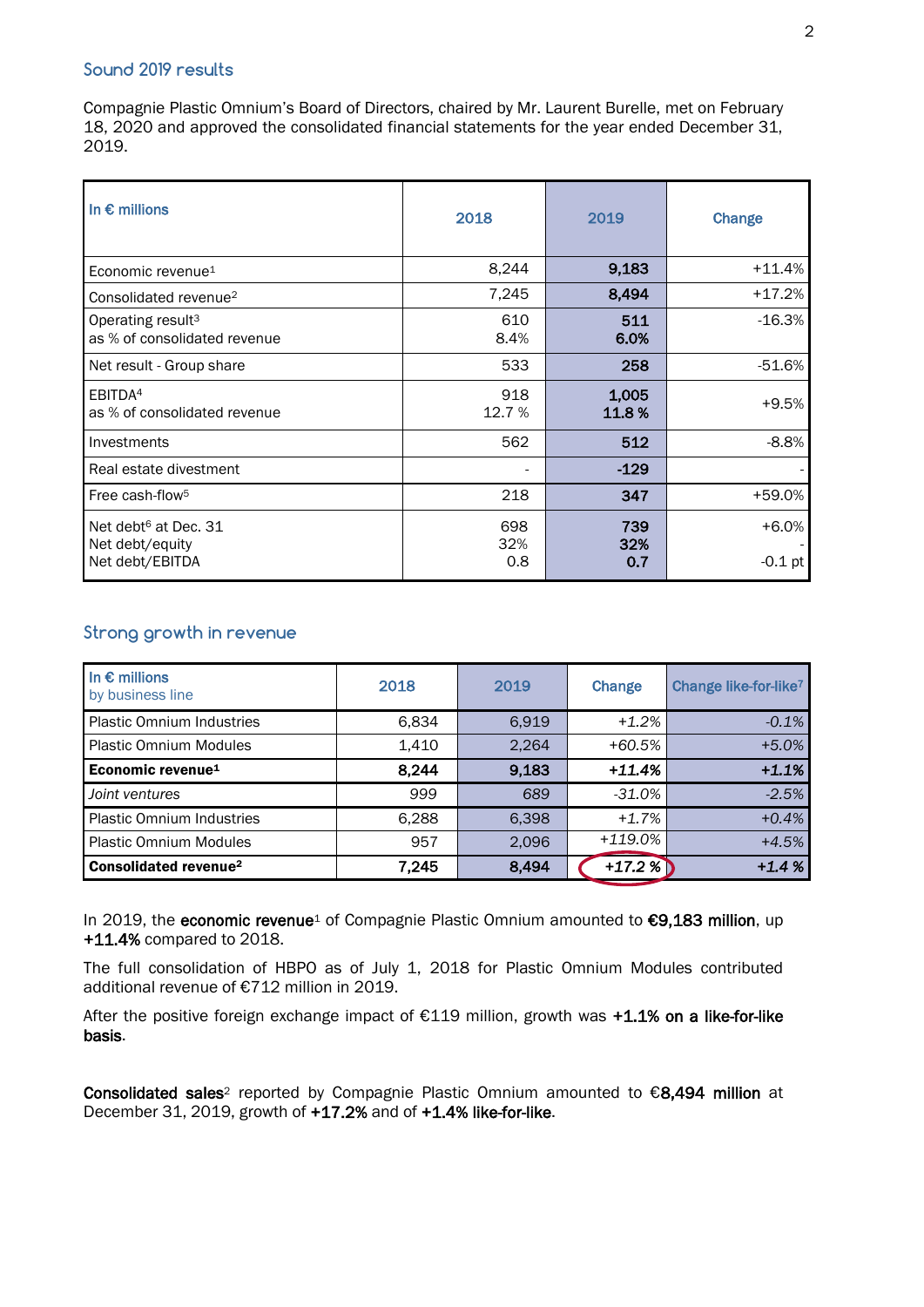#### **Strong outperformance over worldwide automotive production**

Worldwide automotive production dropped by 5.2 million vehicles (-5.8%), falling from 91.2 million vehicles in 2018 to 86.0 million vehicles in 2019. All of the major car-producing regions were affected: Asia (-3.2 million vehicles) and particularly China (-2.3 million vehicles), Europe (-1 million vehicles) and particularly Germany (-0.5 million vehicles) and North America (-0.7 million vehicles).

In this difficult market environment, Plastic Omnium is outperforming automotive production in all regions, with strong outperformance in China (+12.3 points) and in North America (+10.2 points). Overall, the Group posted economic revenue up by 1.1% on a like-for-like basis and therefore outperformance of 6.9 points over worldwide automotive production, which was down by 5.8%.

The two Group's businesses contributed to this strong outperformance:

- Plastic Omnium Industries, stable over the year, outperformed by 5.7 points;
- Plastic Omnium Modules, up by 5.0% on a like-for-like basis over the year, outperformed by 10.8 points.

| In $\epsilon$ millions and % of revenue<br>By region | 2018           | 2019           | Change    | Change<br>like-for-like <sup>7</sup> | Outperformance<br>/automotive<br>production |
|------------------------------------------------------|----------------|----------------|-----------|--------------------------------------|---------------------------------------------|
| Europe/Africa                                        | 4.487<br>54.4% | 4,897<br>53.3% | $+9.1%$   | $-1.0%$                              | $+4.1$ pts                                  |
| North America                                        | 2,149<br>26.1% | 2,630<br>28.6% | $+22.4%$  | $+6.0%$                              | $+10.2$ pts                                 |
| Asia                                                 | 1,415<br>17.2% | 1,481<br>16.1% | $+4.7%$   | $-1.1%$                              | $+5.6$ pts                                  |
| South America                                        | 193<br>2.3%    | 175<br>1.9%    | $-9.5%$   | $+10.9%$                             | $+14.8$ pts                                 |
| Economic revenue <sup>1</sup>                        | 8.244          | 9,183          | $+11.4%$  | $+1.1%$                              | $+6.9$ pts                                  |
| Joint ventures                                       | 999            | 689            | $-31.0\%$ | $-2.5%$                              |                                             |
| Consolidated revenue <sup>2</sup>                    | 7.245          | 8.494          | $+17.2%$  | $+1.4%$                              | $+7.2$ pts                                  |

Business in Europe, which represents 53% of total revenue<sup>1</sup>, was up by 9.1%. It benefited from the full consolidation of HBPO on July 1<sup>st</sup>, 2018, 60% of whose activity is European. On a like-for-like basis, business slightly declined (-1.0%), posting outperformance of 4.1 points over automotive production, which was down 5.1%. The negative trend continued in Germany (16% of Group's revenue) and in the United Kingdom (5% of revenue) where production fell by 8.6% and 13.8% respectively over the year. This drop was partially offset by the growth in SCR revenue (diesel vehicle emissions reduction systems, +12.2%) and by strong business in France (+11.5%) and Eastern Europe (+10.8%).

Business in North America grew strongly by 6.0% on a like-for-like basis over the year, with automotive production down by 4.2%, resulting in outperformance of 10.2 points. Despite the operational difficulties encountered in South Carolina, Plastic Omnium is benefiting from the ramp-up of its recently commissioned American and Mexican plants and its strong exposure on the SUV/Light Trucks markets which account for 80% of its business.

Business in Asia was down by 1.1% on a like-for-like basis over the year, with automotive production down by 6.7%, resulting in outperformance of 5.6 points. In China, which represents revenue of €857 million, or 9% of total revenue, business was up (+3.4% on a like-for-like basis) while automotive production dropped by 8.9%. This strong outperformance of 12.3 points is due to market share gains, by the steady ramp-up of its installed industrial footprint and by the development of the HBPO business, with a first site built in 2017 and 3 additional sites planned by 2021.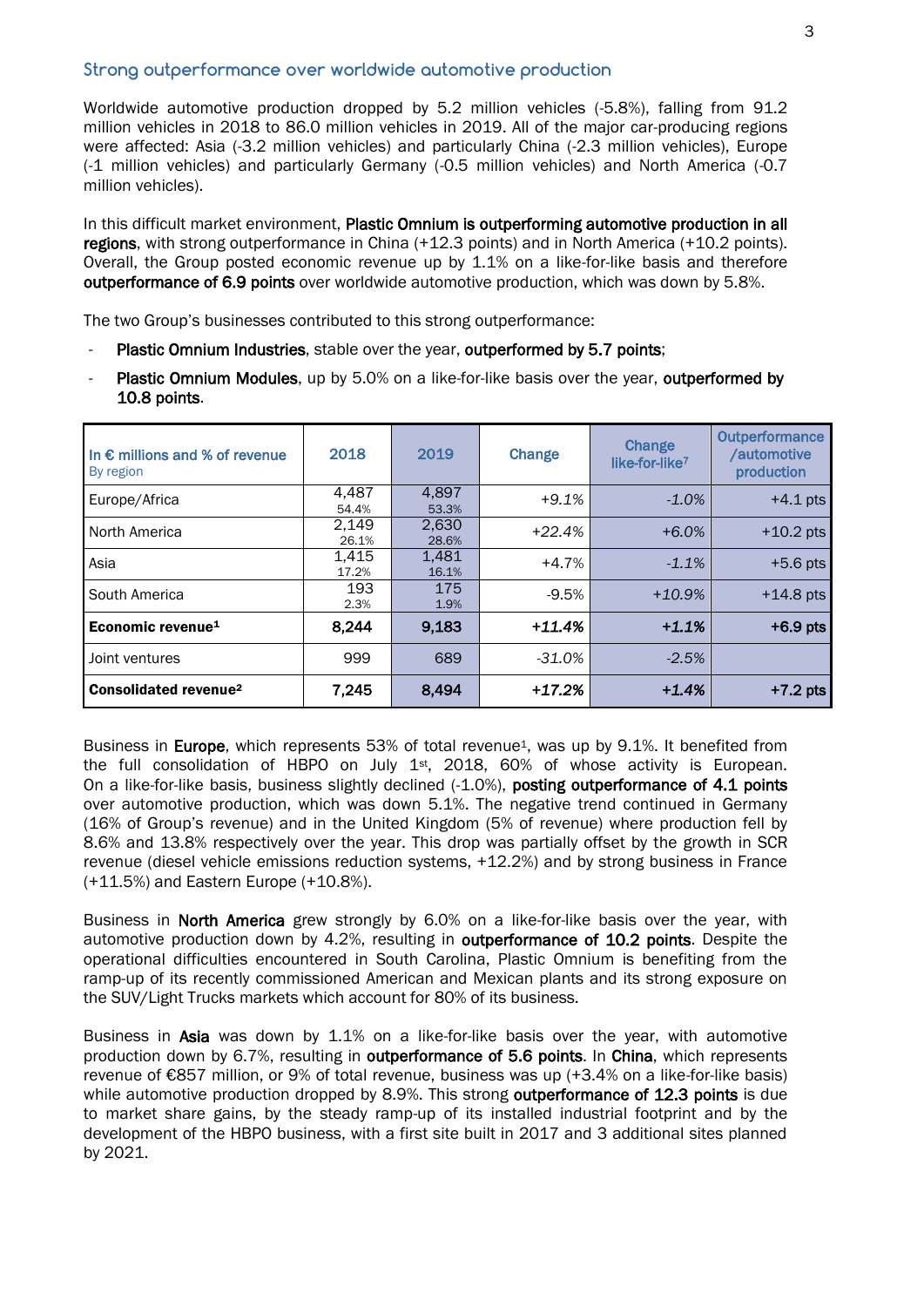# **Operating result affected by the operational difficulties of Greer**

In 2019, the Group's operating result amounted to  $€511$  million, representing 6.0% of its consolidated revenue, of which 7.2% for the Group's production activities (Plastic Omnium Industries) and 2.4% for its module assembly activities (Plastic Omnium Modules).

The operating result of Plastic Omnium Industries for 2019 amounted to €460 million compared to €578 million in 2018. The profitability of Plastic Omnium Industries has been affected firstly by the significant increase in depreciation, and secondly, by operational difficulties encountered in the ramp-up of the North American plant in Greer (South Carolina). A detailed action plan has been put in place, aimed at reducing the losses by  $\epsilon$ 45 million in 2020, before returning to operational breakeven by 2021.

In 2019, the operating result of Plastic Omnium Modules amounted to €50 million, compared to €32 million in 2018. This increase reflects the takeover of HBPO in July 2018, which has led to the recognition of a €17.5 million annual amortization expense over 7 years related to the allocation of the acquisition cost.

To respond to the deterioration in worldwide automotive production, throughout 2019, Plastic Omnium improved its cost reduction plans, for a total amount of  $£100$  million, including  $£50$ million of savings on indirect production costs and structural costs.

#### **Net result – Group share: €258 million**

In 2018, the Group's result included a positive impact of €255 million due to the revaluation of the historic 33.33% holding in HBPO as part of its takeover in July 2018.

This contributed to the €114 million of non-recurring income recognized in 2018. In 2019, net non-recurring expenses amounted to -€67 million, mainly comprising restructuring charges to respond to the drop in worldwide automotive production.

At December 31, 2019, the net financial result stood at -€78 million, versus a loss of -€70 million as at December 31, 2018,

In 2018, income tax came to -€90 million, i.e. an effective rate of 27.3%, versus -€113 million in 2018 (an effective rate of 18.8%).

In 2019, net result amounted to €276 million (i.e. 3.2% of consolidated revenue), versus €543 million in 2018.

The net result, Group share, stood at €258 million in 2019 (representing 3.0% of consolidated revenue), versus €533 million in 2018.

#### **Significant cash-flow generation**

In 2019, the Group invested €512 million, representing 6.0% of its consolidated revenue (versus €562 million, representing 7.8% of its consolidated revenue in 2018).

These investments included:

- four plants for the Intelligent Exterior Systems business in the United States, Slovakia, India and Morocco, and 2 assembly sites for HBPO business in Germany and Mexico;
- three R&D centers, including two for the Clean Energy Systems business (Belgium and China) and the extension and digitization of  $\Sigma$ -Sigmatech for Intelligent Exterior Systems, opened in June 2019.

After a sustained program of industrial investments over the last few years, the Group now has the available installed capacity to ensure its future growth. Because of this, investments represent a maximum of 6% of its revenue for the period 2019-2022, while continuing a sustained R&D program.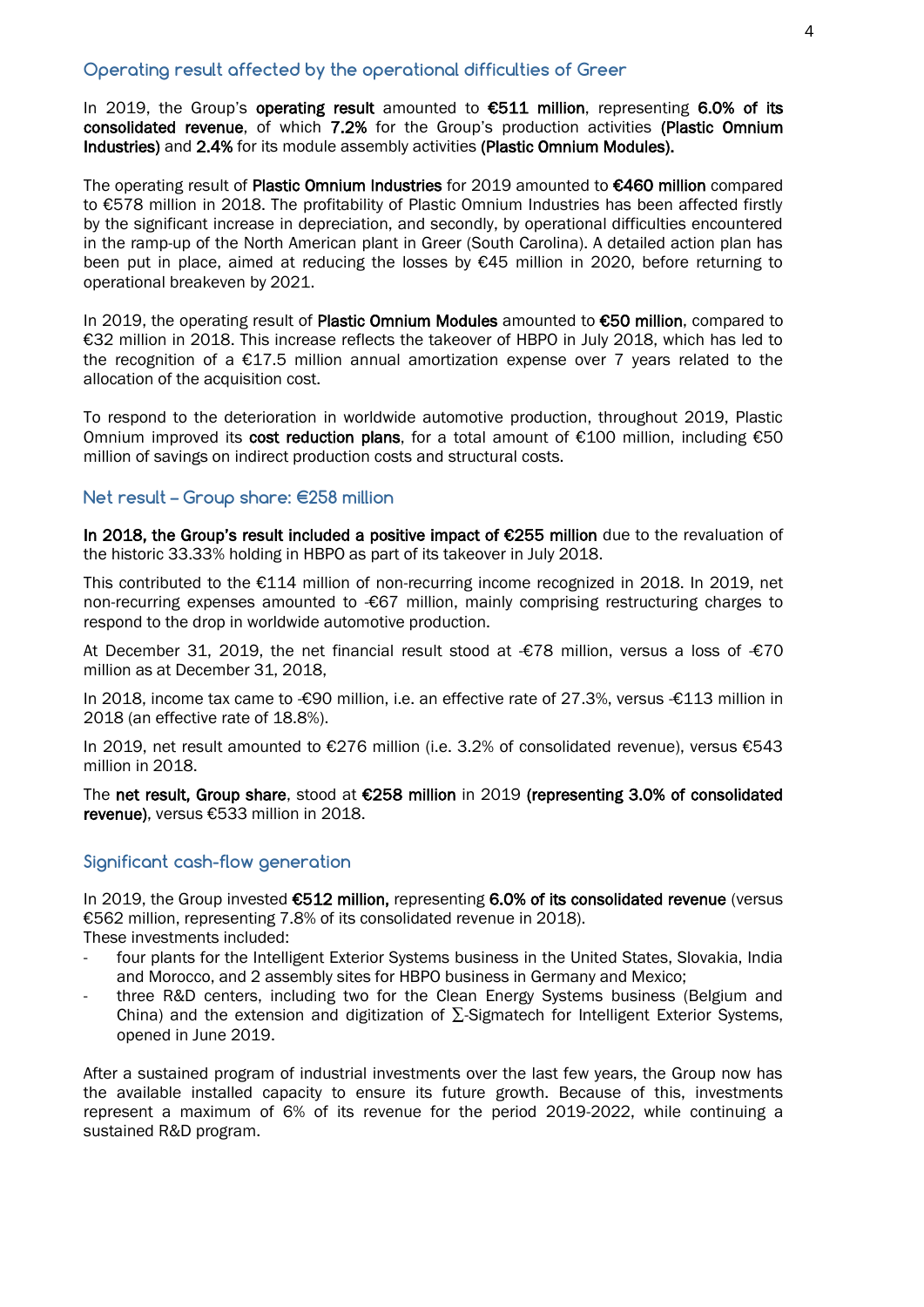This capital expenditure program is largely financed by record EBITDA, which stood at €1,005 million in 2019, i.e. 11.8% of consolidated revenue (compared with €918 million and 12.7% of consolidated revenue in 2018). The increase in EBITDA includes the significant increase in depreciation generated firstly by new plant launches and start-ups of new programs to support the Group's growth, and secondly, by the transition to IFRS 16 and the full consolidation of HBPO.

Also, in December 2019, the Group sold its non-industrial real estate assets to the real estate company Sofiparc, wholly owned by the controlling shareholder of Plastic Omnium, Burelle SA. This disposal was completed, on the basis of two independent valuations, for an amount of €128.5 million.

At December 31, 2019, the Group therefore generated record free cash flow of €347 million, i.e. 4.1% of its consolidated revenue (versus €218.0 million, or 3.0% of its consolidated revenue in 2018).

# **Sound financial position**

Net financial debt totaled €739 million at December 31, 2019, up by €42 million compared with December 31, 2018. It includes a net impact of €228 million from the transition to IFRS 16 in 2019.

In 2019, the Group distributed €124 million in dividends.

The Group's net debt, after application of IFRS 16 in 2019, represented 32% of shareholders' equity and 0.7x EBITDA.

On December 31, 2019, the Group had  $E1.2$  billion of undrawn credit lines and a  $E1.0$  billion of available cash.

#### **Significant advances in the innovation program**

During the year, Plastic Omnium continued to develop its innovation strategy, with the support of its 3,000 engineers working in 26 R&D centers across the world. Developments include:

 the construction or expansion of 3 new R&D centers in France (Σ-Sigmatech), Belgium (Δ-Deltatech) and China (ω-Omegatech);

 in January 2019, the signing of a strategic partnership with German automotive supplier Hella, with regard to an innovative concept that combines exterior body parts and SmartFace lighting. This is the 2nd partnership put in place by the Group. In December 2018, a project had been launched for the joint development of an innovative car door system with German automotive supplier Brose. During the year, a first SmartFace pre-development contract was signed with a German manufacturer, and a proof of concept for a door system was presented to the customers;

 the first developments, stemming from investments in venture capital companies Aster and AP Ventures, implemented to continue process digitization;

 the first significant order, with a German manufacturer, for the development of 350-bar hydrogen tanks, and the first certification for a 700-bar hydrogen tank for passenger cars.

Associated with a structured "open innovation" ecosystem, all of these advances will enable Plastic Omnium to develop new growth opportunities, by taking up the technological challenges of the self-drive and low-carbon car of the future.

# **Societal and environmental responsibility commitment: ACT FOR ALL™**

Plastic Omnium's CSR policy is a key factor in its performance and excellence. Plastic Omnium has formally set out its commitments in a global program called ACT FOR ALL™. This ambitious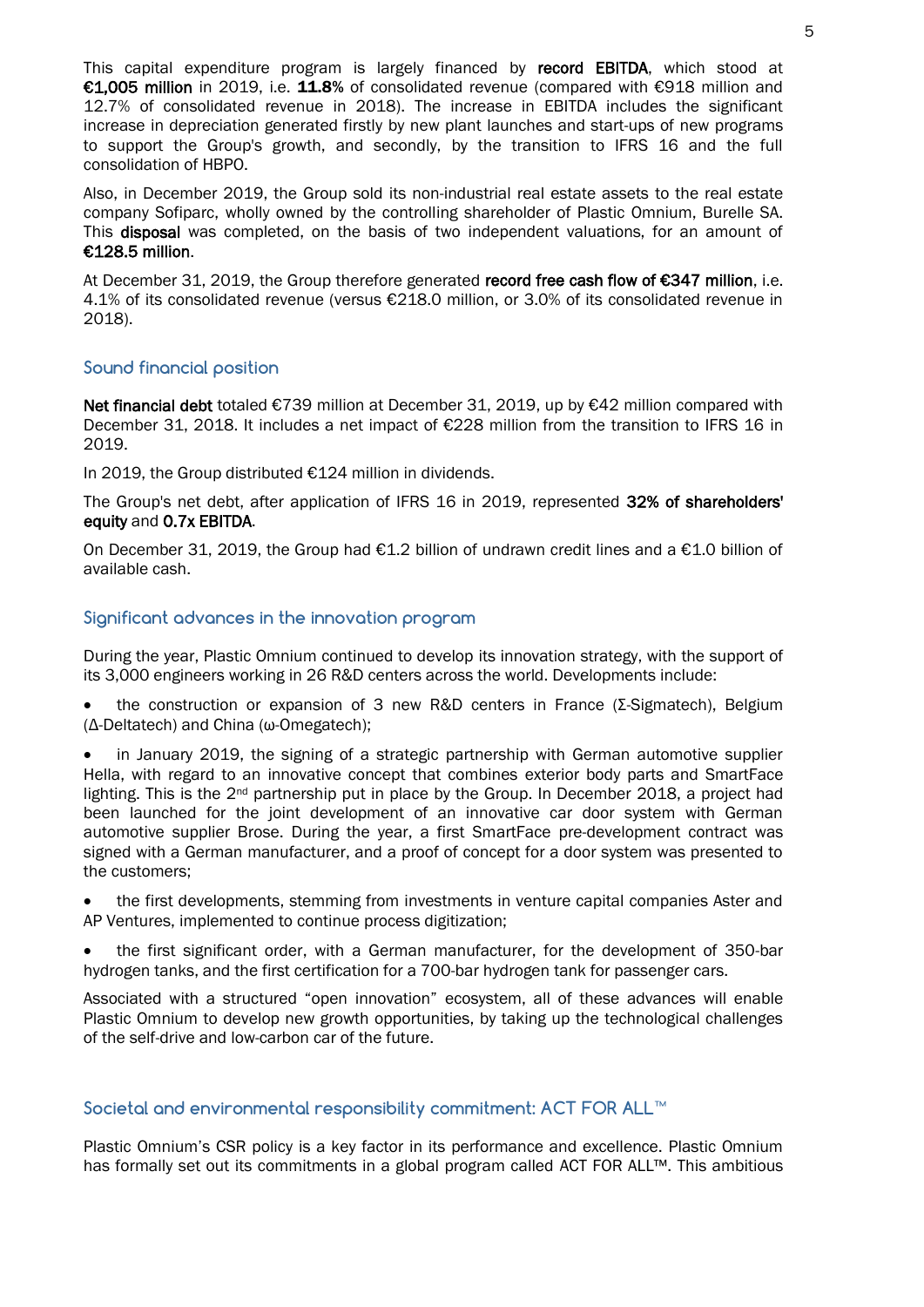policy, backed by regularly measured objectives, aims to engage all of the Group's stakeholders around three pillars: a responsible company, care for people, and sustainable production. The policy is regularly assessed by independent bodies, and in particular was recently awarded the status of the world's eighth leading automotive supplier by RobecoSAM.

#### **Strengthened control and support of the majority shareholder Burelle SA**

In 2019, Burelle SA acquired 400,000 shares of Compagnie Plastic Omnium, increasing its stake from 58.51% to 58.78%.

# **Dividend of €0.74 per share**

At the Shareholders' Meeting of April 23, 2020, the Board of Directors will propose a dividend of €0.74 per share, in line with that of the previous year, representing a 42% distribution rate.

The dividend will be paid on May 4, 2020, after approval by the Shareholders' Meeting.

# **Evolution in the Group's governance**

With effect from January 1, 2020 Laurent Burelle, Chairman and Chief Executive Officer since May 2001, is Chairman of the Group. Laurent Favre is now Chief Executive Officer and Director, while Félicie Burelle is Managing Director and continues to be a Director.

# **Group's situation in China**

The Group is present in China through 29 industrial sites and 2 R&D centers, where it has 5,469 employees. Its economic revenue in China stood at €857 million in 2019 (9% of total economic revenue), for consolidated revenue of €370 million (4% of total consolidated revenue). In the province of Hubei (Wuhan), the Group has 588 employees spread over 3 plants and a R&D center.

To protect its teams and ensure the continuity of its businesses, Plastic Omnium is carefully monitoring the impact of Covid-19 developments.

#### **2020 financial outlook:**

Global automotive production will continue to decrease in 2020. Its evolution will depend on the evolution of the Covid-19 impact.

Based on the production assumptions known to date and excluding the systemic effect linked to Covid-19, Plastic Omnium forecasts for 2020:

- a 5-point outperformance compared to worldwide automotive production;
- operating profit and EBITDA up by value;
- free cash-flow of at least €200 million with confirmed innovation and R&D capacity.

In this market environment, the Group benefits from a solid backlog and has strengthened its management fundamentals, with particular attention paid to free cash-flow generation, a strengthened cost reduction policy and a renewed ambition in terms of industrial excellence.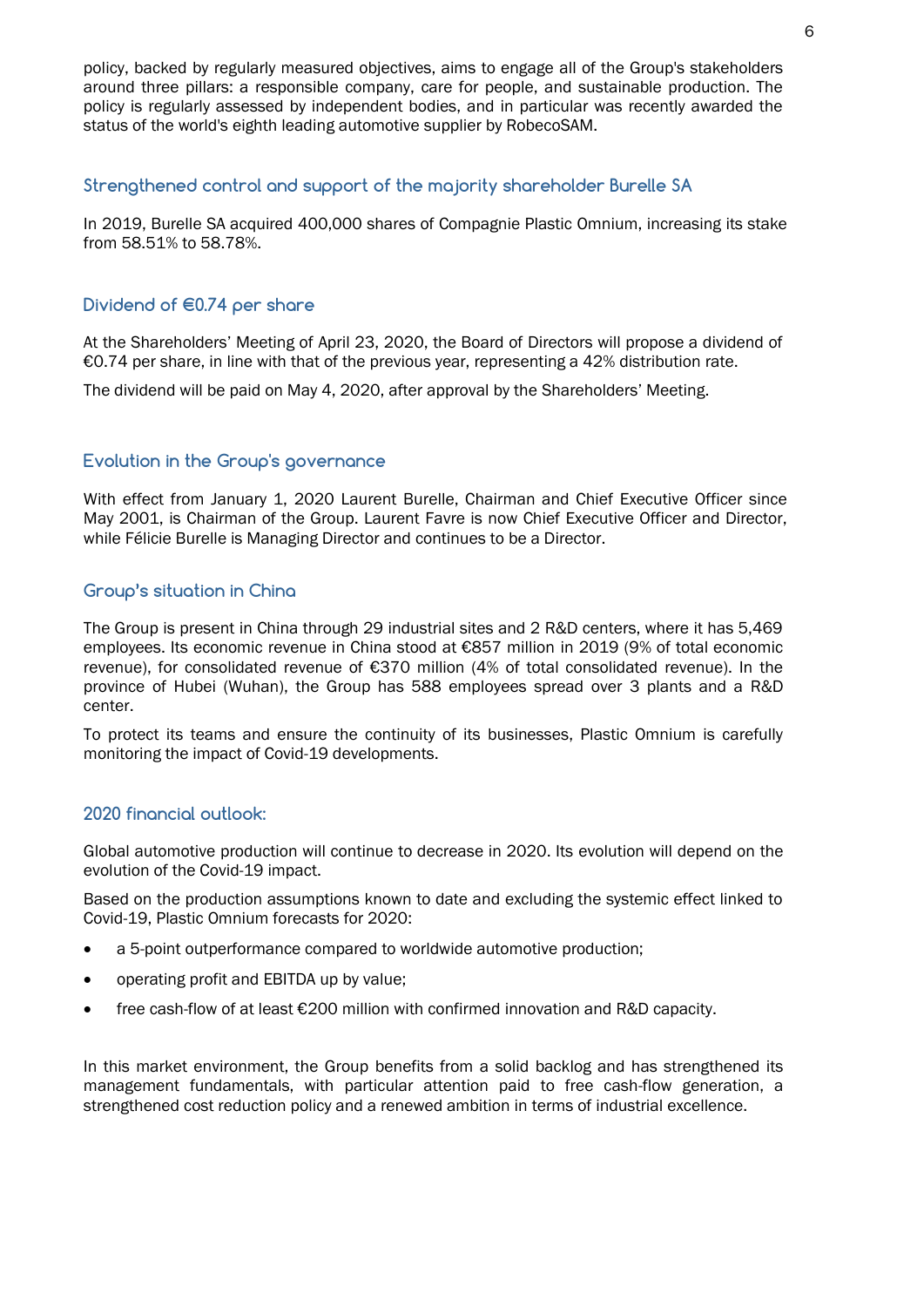## **Webcast of the Annual Results Presentation**

The annual results presentation, with simultaneous translation, will take place on Wednesday, February 19, 2020 at 9:00 am, Paris time.

It will also be accessible by webcast on the website of Plastic Omnium and by telephone:

Main language - English:

| France Telephone:            | +33 172727403  | PIN: 85131286# |
|------------------------------|----------------|----------------|
| Germany Telephone:           | +4969222225429 | PIN: 85131286# |
| Spain Telephone:             | +34911140101   | PIN: 85131286# |
| UK Telephone:                | +442071943759  | PIN: 85131286# |
| United States Telephone:     | +1 6467224916  | PIN: 85131286# |
|                              |                |                |
| Secondary language - French: |                |                |
| France Toll:                 | +33170710159   | PIN: 15065492# |
| Germany Toll:                | +4969222225429 | PIN: 15065492# |
| Spain Toll:                  | +34911140101   | PIN: 15065492# |
| United Kingdom Toll:         | +442071943759  | PIN: 15065492# |
|                              |                |                |
| <b>United States Toll:</b>   | +1 6467224916  | PIN: 15065492# |

More detailed financial information is available on the website [www.plasticomnium.com.](http://www.plasticomnium.com/)

# **Calendar**

April 21, 2020 - 2020  $1<sup>st</sup>$  quarter revenue

April 23, 2020 – Annual Shareholders' Meeting, Pavillon Dauphine, Paris (5.00pm – Paris time)

May 19, 2020 – Shareholders' Meeting in Bordeaux

July 23, 2020 – 2020 Half-year results

#### **Glossary**

- (1) The economic revenue reflects the Group's operational and managerial reality. It corresponds to the consolidated sales plus the sales of the Group's joint ventures at the Group's percentage interest: BPO (50%) and YFPO (50%) for Plastic Omnium Industries and SHB Automotive Modules (Samlip) (33%) for Plastic Omnium Modules.
- (2) Consolidated revenue does not include the share of joint ventures, which are consolidated using the equity method, in implementation of IFRS 10-11-12.
- (3) The operating profit includes the share of the results of companies which have been consolidated using the equity method, and the amortization of the intangible assets acquired, before other operating income and expenses.
- (4) EBITDA corresponds to the operating profit, which includes the share of profit of associates and joint ventures, before depreciation and operating provisions.
- (5) Free cash flow corresponds to the operating cash-flow, less tangible and intangible investments net of disposals, taxes and net interest paid +/- variation of the working capital requirements (cash surplus from operations).
- (6) Net debt includes all long-term borrowings, short-term loans and bank overdrafts less loans, marketable debt instruments and other non-current financial assets, and cash and cash equivalents.
- (7) Like-for-like: constant scope and exchange rates:
	- a. the currency effect is calculated by applying the exchange rate of the previous period to the revenue of the current period. In 2019, it had a positive impact of €119 million on economic revenue and €119 million on consolidated revenue;